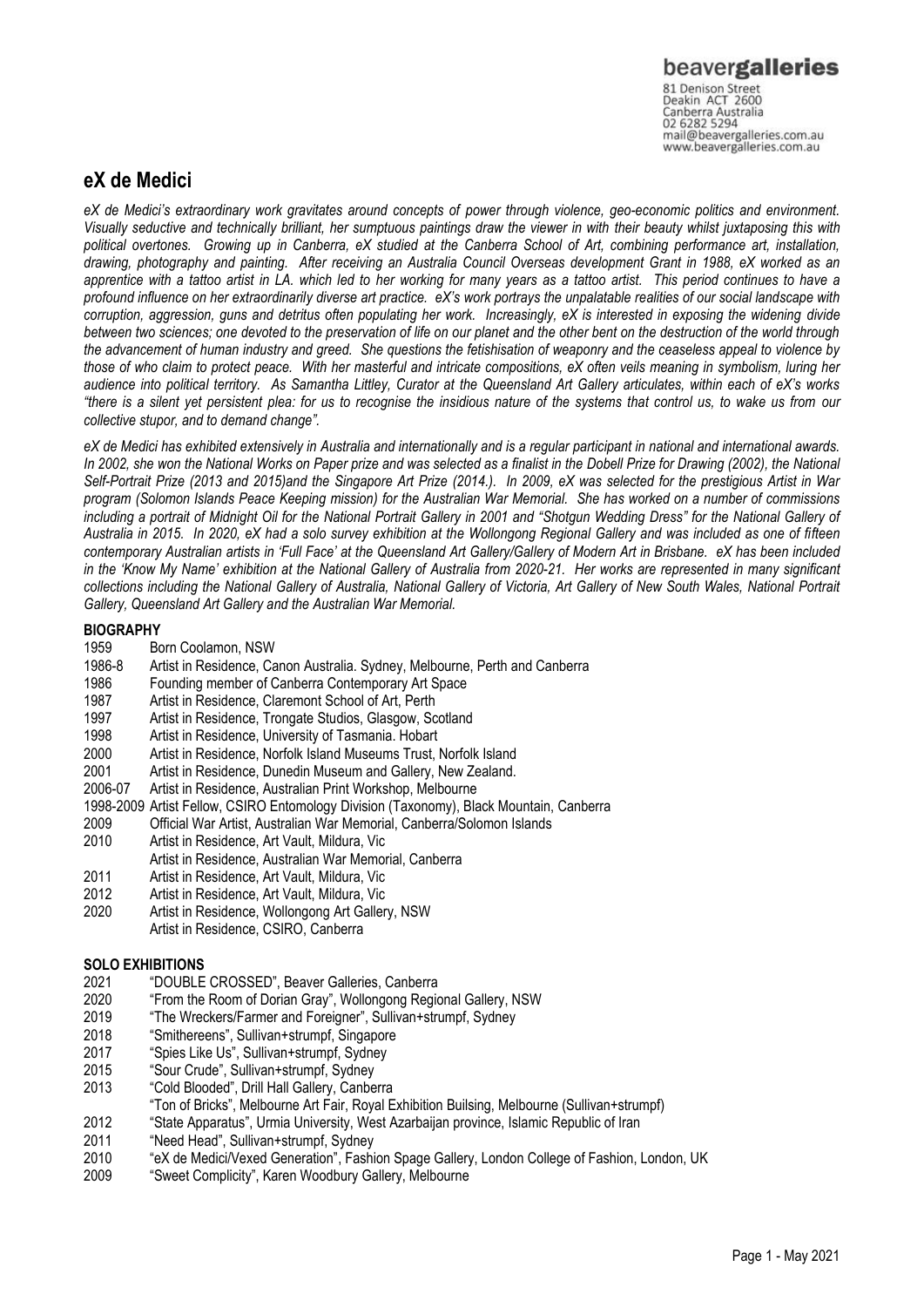# beavergalleries

81 Denison Street<br>Deakin ACT 2600 Canberra Australia mail@beavergalleries.com.au www.beavergalleries.com.au

- 2008 "Sold Out", Boutwell Draper Gallery, Sydney
- 2007 "Black Flag", Boutwell Draper Gallery, Sydney
- "Charm School", Boutwell Draper Gallery, Sydney
- 2004 "Masters and Slaves", Boutwell Draper Gallery, Sydney
- eX de Medici@MPRG, Mornington Peninsula Art Gallery, Vic
- 2003 "Soft Steel", Heide Museum of Modern Art, Melbourne
- "Gals with Guns", Helen Maxwell Gallery, Canberra
- 2001 "Sq.", Helen Maxwell Gallery, Canberra
- 2000 "Vainglorious", Canberra City Museum and Gallery
- "60 Heads". Touring Exhibition, Origin: Canberra Contemporary Art Space
- 1997 "Indelible", Australian Centre for Contemporary Art, Melbourne
- 1994 "Scratching", Australian Girls Own Gallery, Canberra
- 1989 "More Scenes from the Ivory Tower", Australian Centre for Photography, Sydney

#### **SELECTED GROUP EXHIBITIONS**

2020-21 "Know My Name: Australian women artists 1900 to now, Part One", National Gallery of Australia, Canberra<br>2020 "Know My Name: National Billboard Proiect". National Gallery of Australia. Canberra 2020 "Know My Name: National Billboard Project", National Gallery of Australia, Canberra "Full Face", Queensland Art Gallery/Gallery of Modern Art, Brisbane 2019 "The Courage for Peace, Australian Peacekeepers", Australian War Memorial, Canberra "Top Five Collection Portraits", National Portrait Gallery, Canberra "The Ideal Home", Penrith Regional Gallery/Lewers Bequest, Penrith, NSW "Ideal Home", Museum of Applied Arts and Sciences, Sydney "Lake Mungo Project", Latrobe University Gallery, Bendigo, Vic & The Art Vault, Mildura, Vic "Icons", Museum of Applied Arts and Sciences, Sydney "Love", Tweed Regional Gallery, Murwillumbah, NSW "Stopping Time, Material Prints 3000BCE to Now" touring exhibition, Griffith University, Logan, Qld (Gympie, Newcastle, Logan, Grafton) 2018 Hong Kong Art Fair, Hong Kong "Political Connections", Institute of Contemporary Arts, Singapore "Storm in a Teacup", Mornington Peninsula Regional Gallery, Vic "The Ideal Home", Museum of Applied Arts and Science/Penrith Art Gallery, Sydney "Lake Mungo Project", Mildura Arts Centre, Vic "Two Houses: Politics and histories in the contemporary art collections of John Chia and Yeap Lam Yang", Lasalle College of the Arts, Singapore "The Waves", Sullivan+strumpf, Sydney "Line of Enquiry", Mornington Peninsula Regional Gallery, Vic "Obsession: Devil in the Detail", Mornington Peninsula Regional Gallery, Vic 2017 "Know My Name", National Gallery of Australia, Canberra "Sugar Spin: You, Me, Art and Everything", Gallery of Modern Art, Brisbane "Skin Thing", Bundoora Homestead, Melbourne "Australian Camouflage", Australian War Memorial, Canberra "Love Is…..", Powerhouse Museum, Sydney "Romancing the Skull", Art Gallery of Ballarat, Vic "Lake Mungo Project", Lake Mungo/Art Vault, Mildura, Vic 2016 "Prints at Large", Australian Print Workshop, Melbourne Singapore Art Fair, Singapore "Arrival", Sullivan+strumpf, Singapore "Beyond the Tower, 40 Years and Counting", University of Queensland Art Museum, Brisbane "Impressions 2016", Australian Print Workshop, Melbourne "War, A Playground Perspective", University of New South Wales Art & Design, Sydney Gold Award, Rockhampton City Gallery, Qld Gippsland Print Prize, Latrobe Regional Gallery, Vic 2015 "New Acquisitions", National Gallery of Australia, Canberra "Sour Crude (Selected)", Murray Art Museum, Albury, Vic National Self Portrait Prize (Invitational), University of Queensland Gallery, Brisbane "Home Front", Casula Powerhouse, Sydney "A Permanent Mark: The Impact of Tattoo Culture on Contemporary Art," touring exhibition, Pinnacles Gallery/Perc Tucker Regional Gallery, Townsville, Qld and Gold Coast City Gallery, Qld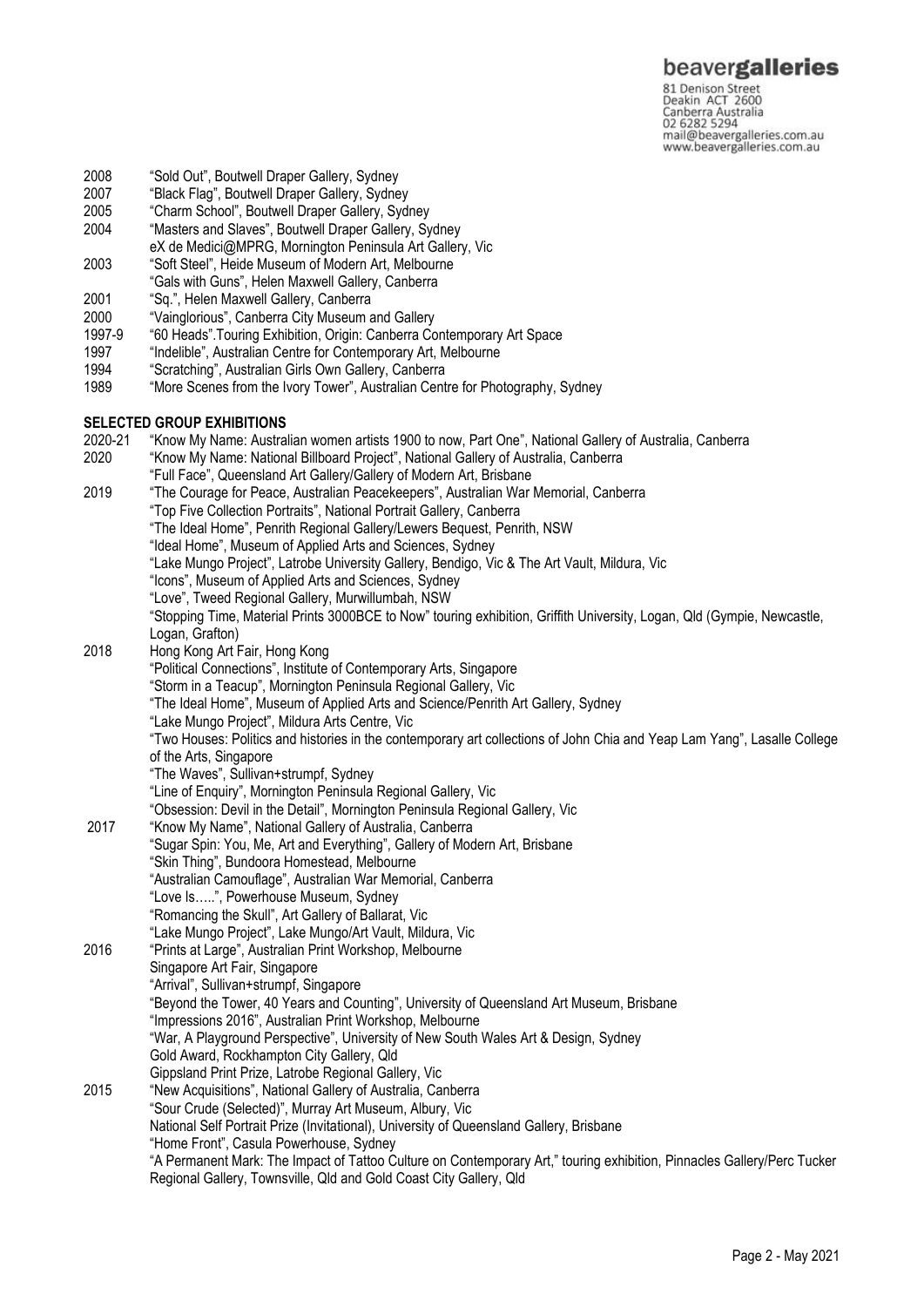**beavergalleries**<br>
81 Denison Street<br>
Deakin ACT 2600<br>
Canberra Australia<br>
02 6282 5294<br>
mail@beavergalleries.com.au<br>
www.beavergalleries.com.au

|      | "First Landing to Last Post", Parliament House, Canberra                                                         |
|------|------------------------------------------------------------------------------------------------------------------|
|      | "Streetwise", NGA Contemporary, Canberra                                                                         |
| 2014 | "Sealed Section", Artbank, Sydney                                                                                |
|      | "Afghanistan: Voices from a War", Galleries of Remembrance, The Shrine, Melbourne                                |
|      | "Artbank New", Artbank Gallery, Sydney                                                                           |
|      | "New Australian Prints", Kyoto, Japan                                                                            |
|      | "Gippsland Print Prize, Gippsland Art Gallery, Sale, Victoria                                                    |
|      | "Quo Vadis, The Last Drawing show", University of New South Wales Gallery, Sydney                                |
|      | "Conflict", University of Queensland Gallery, Brisbane                                                           |
|      | NGA Contemporary, National Gallery of Australia, Canberra                                                        |
|      | "DARK HEART", Adelaide Biennial of Australian Art, Art Gallery of South Australia, Adelaide                      |
| 2013 | "New", University of Queensland, Brisbane                                                                        |
|      | "SKUN", Bega Valley Regional Gallery, NSW                                                                        |
|      | "Wild Women (BRG)", Canberra Contemporary Art Space                                                              |
|      | "Flip Side", ANCA Gallery, Canberra                                                                              |
|      | "Ros Atkins and eX de Medici", Australian Galleries, Melbourne                                                   |
|      | "Perspectives", national touring exhibition with Jon Cattapan, Australian War Memorial, Canberra                 |
|      | "Birds", Penrith Regional Art Gallery, Penrith, NSW                                                              |
| 2012 | "Selected Works: New acquisitions from the Queensland University of Technology Art Collection, Brisbane          |
|      | "Ton of Bricks", Melbourne Art Fair                                                                              |
|      | "Like", Casula Powerhouse, Sydney                                                                                |
|      | "Perspectives", National Touring Exhibition with John Cattapan, Australian War Memorial, Canberra                |
|      | "Contemporary Iranian Art", New Albion Gallery, Sydney                                                           |
|      | "Controversy", Mornington Peninsula Regional Gallery, Victoria                                                   |
|      | "Wow, Works from the Collection", Mornington Peninsula Regional Gallery, Victoria                                |
|      | "Rapture of Death", Gippsland Regional Art Gallery, Sale, Victoria                                               |
| 2011 | "Perspectives", National Touring Exhibition with John Cattapan, Australian War Memorial, Canberra                |
| 2010 | "Living Deadly", Monash University Gallery, Melbourne                                                            |
|      | "Perspectives", National Touring Exhibition with John Cattapan, Australian War Memorial, Canberra                |
|      | "The Other World", Queensland University of Technology, Brisbane                                                 |
|      | "Freehand: Recent Australian Drawings", Heide Museum of Modern Art, Melbourne                                    |
| 2009 | "Artist in War Program: Solomon Islands Peace Keeping mission (Operation Anode/Ramsi)", Australian War Memorial, |
|      | Canberra<br>National Self-Portrait Prize (invitational), University of Queensland Art Museum, Brisbane           |
|      | "Drawn From the Collection", National Gallery of Victoria, Melbourne                                             |
| 2008 | National Works on Paper Prize, Mornington Peninsula Regional Gallery, Vic                                        |
|      | "Cruel and Unusual Punishment/Art and Violence", LaTrobe University Museum, Melbourne                            |
|      | "New Gothic, University of Queensland, Brisbane                                                                  |
|      | "Fall of Night", Helen Maxwell Gallery, Canberra                                                                 |
|      | "Chaos and Revelry" Counihan Gallery/Moreland City Gallery, Melbourne                                            |
|      | New Acquisitions, National Gallery of Australia, Canberra                                                        |
|      | New Acquisitions, Art Gallery of New South Wales, Sydney                                                         |
|      | New Acquisitions, Art Gallery of South Australia, Adelaide                                                       |
|      | "Retroactive III", Canberra Contemporary Art Space                                                               |
|      | "Sold Out", Bouthwell Draper Gallery, Sydney                                                                     |
| 2007 | "Collie Fellowship Exhibition", Australian Print Workshop, Melbourne                                             |
|      | "Snap Freeze", Tarrawarra Museum of Modern Art, Vic                                                              |
|      | Auckland Art Fair, Auckland, New Zealand                                                                         |
|      | "The Story of Australian Printmaking", National Gallery of Australia, Canberra                                   |
|      | "Schmetterling". Innsbruck Natural History Museum and Vienna Natural History Museum and Art Gallery, Austria     |
| 2006 | "Social Capital", Canberra Contemporary Art Space                                                                |
|      | "Contemporary Commonwealth '06", National Gallery of Victoria, Melbourne                                         |
|      | Asia Pacific Triennial of Contemporary Art, Queensland Art Gallery, Brisbane                                     |
|      | "Warning, Smoking", Mornington Peninsula Regional Gallery, Vic                                                   |
|      | Melbourne Art Fair, Royal Exhibition Building, Melbourne                                                         |
|      | "Making Portraits", National Portrait Gallery, Canberra                                                          |
|      | New Acquisitions, National Gallery of Australia, Canberra                                                        |
| 2005 | "Moist - Australian Watercolours", National Gallery of Australia, Canberra                                       |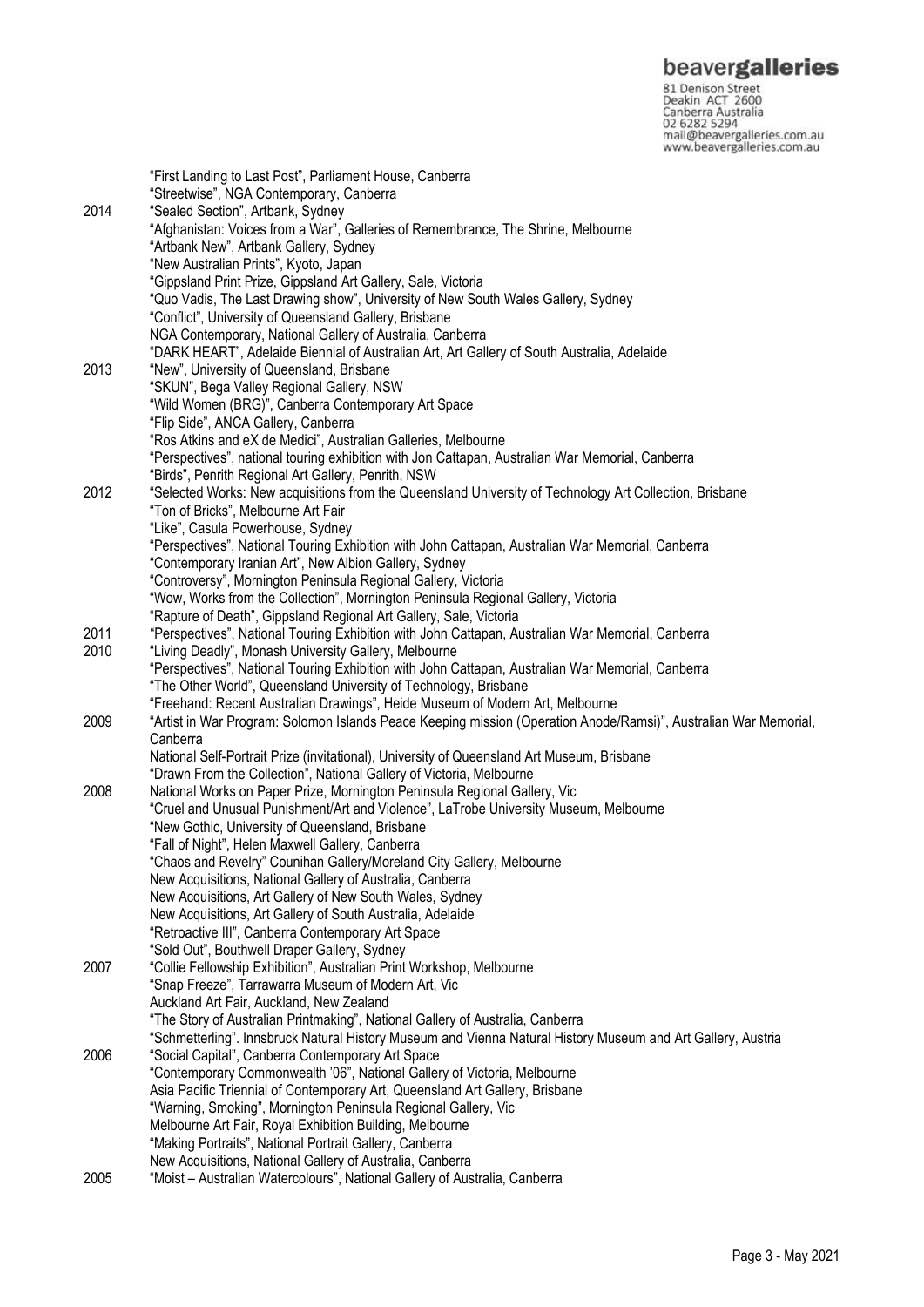# beavergalleries

81 Denison Street<br>Deakin ACT 2600 Canberra Australia 02 6282 5294 mail@beavergalleries.com.au www.beavergalleries.com.au

"Drawn From the Collection", National Gallery of Victoria, Melbourne "Future Tense", Dell Gallery, Griffith University, Brisbane "Contemporary Australian Drawing", National Gallery of Victoria, Melbourne 2004 "The Nature Machine", Queensland Art Gallery, Brisbane "The Year in Art", S.H. Ervin Gallery, Sydney "The Spirit of Football", National Gallery of Victoria, Melbourne "Making Portraits", National Portrait Gallery, Canberra New Acquisitions, National Gallery of Australia, Canberra 2002 Dobell Prize for Drawing, Art Gallery New South Wales, Sydney "National Works on Paper Prize", Mornington Peninsula Museum and Gallery, Vic "Contemporary Australian Portraits", National Portrait Gallery, Canberra "Art of Victoria", Gold Treasury Building, Melbourne 2001 "So You Wanna Be A Rock Star", National Portrait Gallery, Canberra "Secret Life of Plants", Australian Academy of Science, Canberra 2000 "The Car in Australian Art and Culture", Heide Museum of Modern Art, Melbourne "Mirror With a Memory", National Portrait Gallery, Canberra 1998-99 "Close Quarters", touring exhibition from Monash University Gallery, Melbourne 1998 "Fotofeis. Survey of International Photography", Glasgow, Scotland New Acquisitions, National Gallery of Australia, Canberra 1996 Adelaide Biennial, Art Gallery of South Australia, Adelaide

- 1995 "Art in the Age of Aids", National Gallery of Australia, Canberra
- 1990 Adelaide Biennial (Inaugural), Art Gallery of South Australia, Adelaide
- "10 Years of Acquisitions", National Gallery of Australia, Canberra

#### **PERFORMANCE**

- 2004 "Stilled Life", performance in two parts with Dr Ted Gott, Mornington Peninsula Regional Gallery, Vic<br>2003 "Gals with Guns" (with Polly McGee and audience members). Helen Maxwell Gallery, Canberra
- 2003 "Gals with Guns" (with Polly McGee and audience members), Helen Maxwell Gallery, Canberra
- 2000 "Red/Blue", Canberra Museum and Gallery
- 1997 "Scum", Fotofeis Forum, Glasgow, Scotland<br>1988 "Fast and Slow". Canberra Contemporary Ar
- 1988 "Fast and Slow", Canberra Contemporary Art Space
- "Sexsongs", Galerie Constantinople, Queanbeyan, NSW
- 1985 "ANZART'85", Auckland, New Zealand

#### **AWARDS / COMMISSIONS**

- 2017 Commission, Powerhouse Museum, Sydney
- 2016 Selected Finalist, Gold Prize, Rockhampton Regional Gallery, Qld
- Commission, National Gallery of Australia, Canberra
- Selected Finalist, National Self-Portrait Prize, University of Queensland Art Museum, Brisbane
- 2014 Selected finalist (Inaugural) Singapore Art Prize
- 2013-14 Board Member, Canberra Glassworks
- 2013 Selected Finalist, National Self-Portrait Prize, University of Queensland Art Museum, Brisbane
- 2009-10 Artist in War Programme, Australian War Memorial, Canberra
- Commission, Australian War Memorial, Canberra
- 2008 21st Anniversary Print Edition, Art Monthly Australia
- 2006 Australian Print Workshop 2006 Collie Print Trust Fellowship, Melbourne
- 2002 National Works on Paper Prize. Mornington Peninsula Museum and Gallery, Vic
- 2002 Selected finalist, Dobell Prize for Drawing, Art Gallery of New South Wales, Sydney
- 2001 Professional Development Grant. VACB, Australia Council.(CSIRO) Commission, National Portrait Gallery, Canberra
- Commission, CSIRO Australian National Insect Collection, Canberra
- 1995 Critics Circle Award for Visual Arts, Canberra
- 1988 Professional Development Grant, VACB, Australia Council, Los Angeles, United States of America Board Member, Canberra Contemporary Art Space
- 1982-5 Board Member, Bitumen River Gallery, Canberra

## **PUBLICATIONS & MEDIA**

2021 "Mesmerising moths, weapons and gold", Sasha Grishin, *The Canberra Times*, 17 May "Marking time: the life and work of Canberra artist eX de Medici", Sally Pryor, *The Canberra Times*, 15 May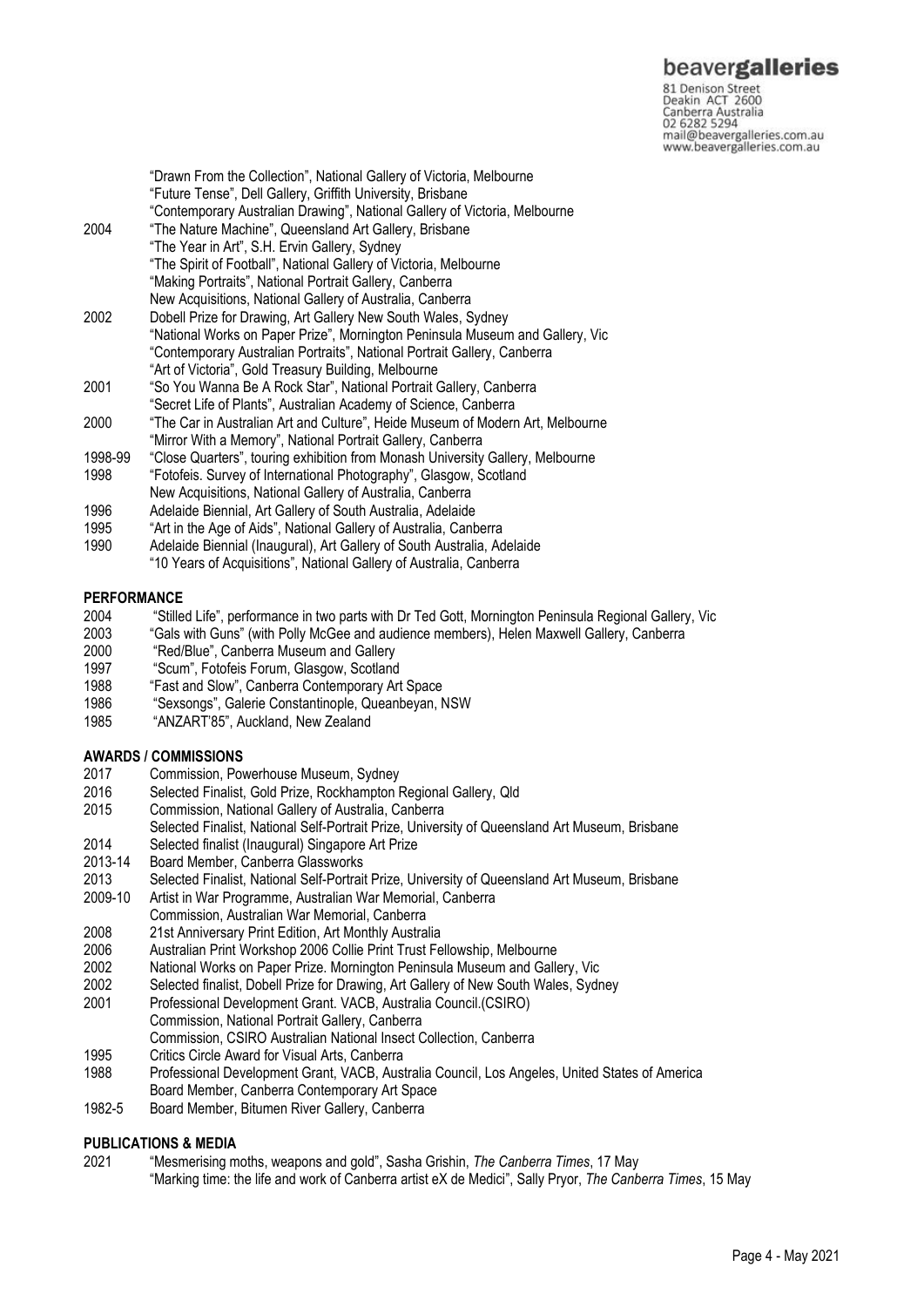81 Denison Street<br>Deakin ACT 2600 Canberra Australia 02 6282 5294 mail@beavergalleries.com.au www.beavergalleries.com.au

2018 "Artist eX de Medici paints brutal violence in a gentle medium", Akshita Nanda, *The Straits Times*, 29 May 2017 "eX de Medici: Spies Like Us", Tiarney Miekus, *Art Guide Australia*, 9 June "Cure for Pain: 'Powerful' work by elusive artist eX de Medici acquired by Australian War Memorial", Andrew Bell, *ABC News*, 27 March 2015 "The National Gallery of Australia's new eX de Medici artwork now on display", Jill Hogan, *The Canberra Times*, 27 November "eX de Medici on Sublime 'Sour Crude' Subversions in Sydney", Nicholas Forrest, *Blouin Artinfo*, 9 July "eX de Medici's Sour Crude", Neha Kale, *Broadsheet*, 7 July "See: eX de Medici's "Sour Crude"', Mitchell Oakley-Smith, *Manuscript*, 26 June "Preview – eX de Medici", Jane O'Sullivan, *Art Guide Australia*, 23 June "eX de Medici's 'psychologically nauseating' works selling fast", Jane O'Sullivan, *Australian Financial Review*, 10 June 2014 ""Dark Heart: Adelaide Biennial", Jonathan Thompson, *Asian Art News,* May/June "What Now? eX de Medici", Melissa Keys. *Art Collector*, Art Basel Hong Kong Special Edition "eX de Medici", Margherita Dessanay, *Elephant Magazine,* Issue 18, Spring "South Australia's Dark Heart Revealed", Tim Stone and Carlo Zeccola. *ABC Arts,* 26 March "Dark Heart Takes Australia's Pulse", *A Magazine*, February *Cold Blooded,* Australian National University, Drill Hall Gallery 2013 "Top Drawer: artist pushing the boundaries of drawing", Andrew Frost, *The Guardian*, 2 July "eX de Medici: Cold Blooded", Owen Craven, *Art Almanac*, June, p. 35 "A Loop of Attraction and Repulsion", Sally Pryor, *The Sydney Morning Herald*, 22 June 2012 ""Violent Beauty: Controversial Australian Artist talks War, Politics & Painting", Nicholas Forrest, *Blouin Art Info*, 23 July "Best and Fairest – 2012 Melbourne Art Fair", Ray Edgar, *Art Guide*, p. 69, July – August *Ton of Bricks,*Jenny McFarlane, Sullivan+Strumpf *"*The Battle of Subject Matter", Paul Flynn, *Artist Profile,* Issue 18, p. 112 2011 "I wanted to use a language which they understand, is in your face, plain as day." Catherine Keenan, *Spectrum*, Sydney Morning Herald, April 30 – 1 May "Float Like a Butterfly, Sting like a Bee", Edward Colless, *Australian Art Collector*, Issue 56, April - June, pp. 136 – 143 *Cure for Pain*, Jenny McFarlane, Sullivan+Strumpf 2010 "Business as Usual", J. Durrant, *Photofile,* Issue #90, August – November, 18 – 23 "The Jungle…it Just Came Alive", Diana Warnes, *Perspectives Australian War Memorial*, pp. 28 – 33 "Tattooist Breaks Her Own Pattern", Rosemary Sorensen, *The Australian,* 29 July 2009 "Art Market Report", Terry Ingram, *Upfront, Australian Art Collector*, January – March, pp. 78-80 "X", P. Flynn, *Artist Profile*, pp. 28 - 35 *Skin* documentary, ABC Television. September 2004 *eX de Medici@MPRG*, Roger Leong "Sex, Death and Fascism", Sarah Thomas, *Art Monthly*, June 2002 "Seduce and Destroy", Magda Keaney, *Portrait #2, National Portrait Gallery* 2001 "An Epic Journey on a Lilliputian Scale", Ted Gott, *Art and Australia*, Vol. 40 "Nothing's as Precious as a Hole in the Ground', ex de Medici, *So you Wanna Be a Rock Star* catalogue, National Portrait Gallery, Canberra 2001: *Snapshot*. ABC Canberra and ABC Asia Network.. 2000 "The Car in Australian Art", Ted Gott, Heide Museum of Modern Art, Melbourne, pp. 22 –24. 1999 "The scandal of eX de Medici", Gordon Bull, *Photofile,* #56, May, pp. 12-17 1996 *Review*, ABC Television, Sydney. 1995 *60 Heads,* Gordon Bull & Jenny McFarlane, Canberra Contemporary Art Space, Canberra *Carpet Burns/Eat Carpet,* SBS Television, Sydney. 1994 *Tattoo*, Channel 9 Adelaide "The Illustrated Woman", M. Desmond, *World Art*, Vol.1 #1, pp. 72 - 75 1993: *Review*, ABC Television, Sydney. *Steve Vizard show*, Channel 9, Melbourne 1990 "Disposable Icons", ex de Medici, *Artlink*, Vol 12, No. #4

## **COLLECTIONS**

National Gallery of Australia, Canberra; National Portrait Gallery, Canberra; Art Gallery of New South Wales, Sydney; Art Gallery of South Australia, Adelaide; National Gallery of Victoria, Melbourne; Queensland Art Gallery/GOMA, Brisbane; Artbank, Sydney; Museum of Applied Arts and Sciences (Powerhouse), Sydney; Australian War Memorial, Canberra; Parliament House Art Collection, Canberra; University of Queensland Art Museum, Brisbane; Monash University Museum of Art, Melbourne, Griffith University Art Gallery, Brisbane; Mornington Peninsula Museum and Gallery, Vic; Museum of Old and New Art, Hobart; Gold Coast